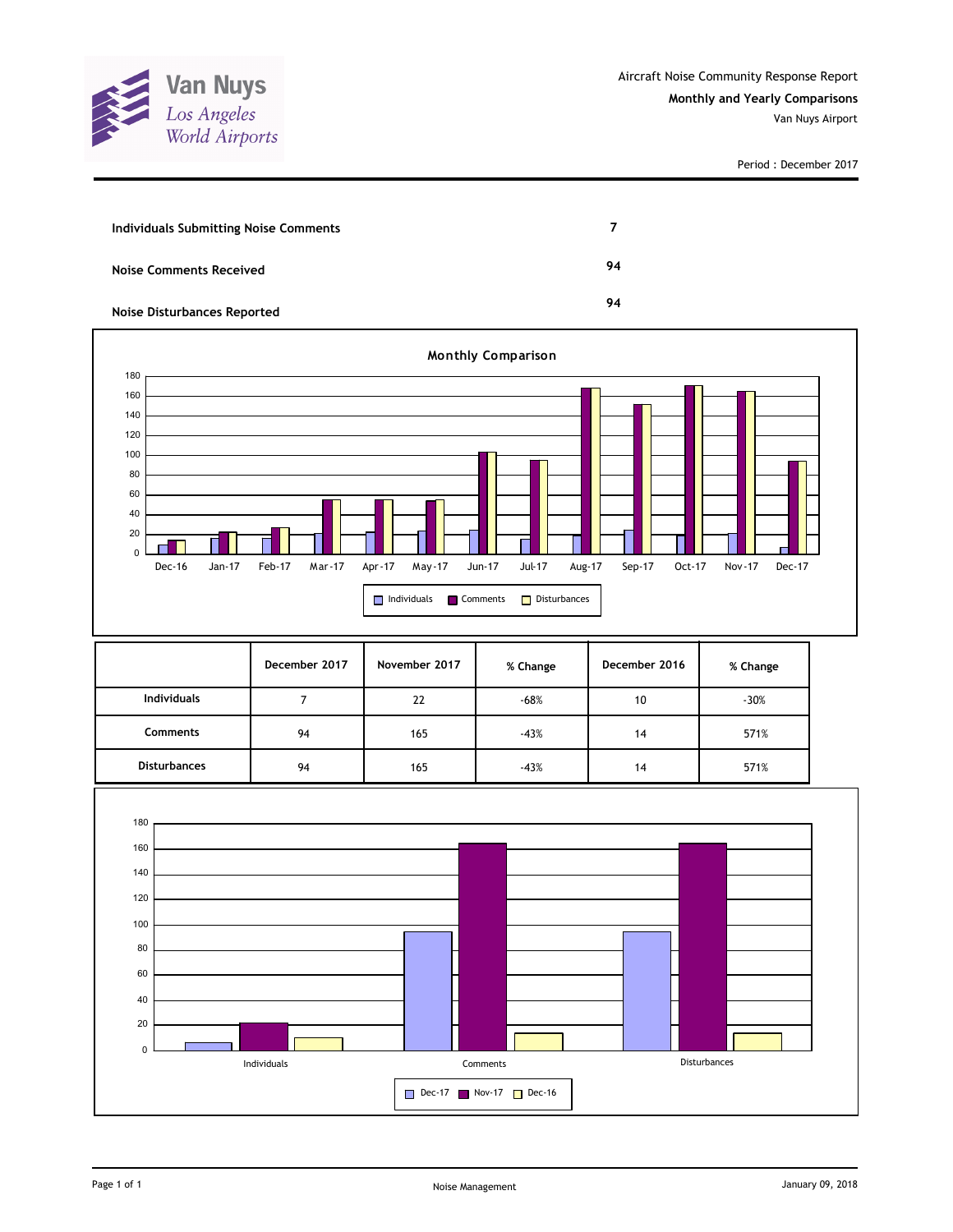

|                     | Day<br>$(7:00 \text{ am} - 7:00 \text{ pm})$ | Evening<br>$(7:00 \text{ pm} - 10:00 \text{ pm})$ | Night<br>$(10:00 \text{ pm} - 7:00 \text{ am})$ |
|---------------------|----------------------------------------------|---------------------------------------------------|-------------------------------------------------|
| <b>Comments</b>     | 14                                           | 8                                                 | 72                                              |
| <b>Disturbances</b> | 12                                           | 8                                                 | 74                                              |



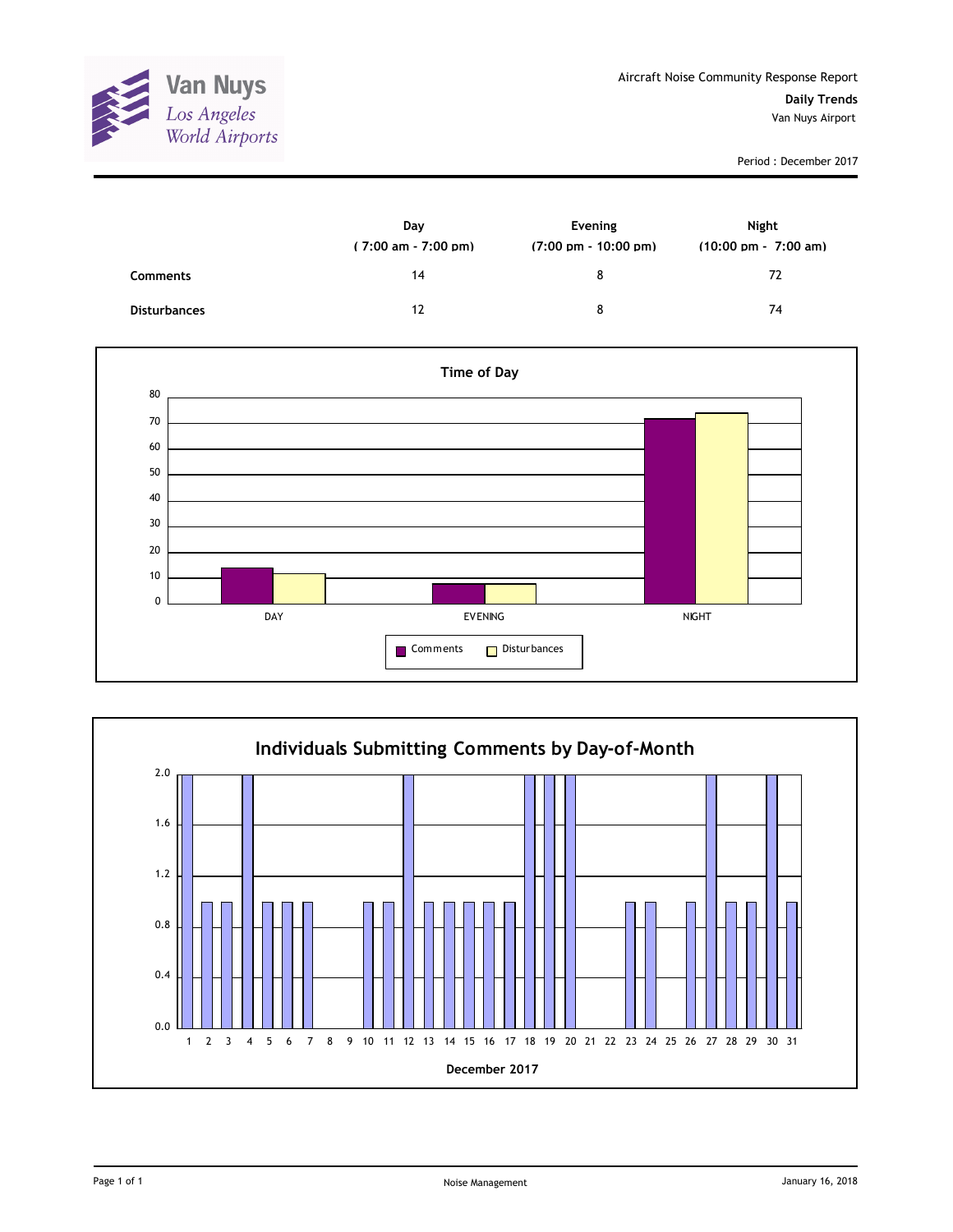

| City          | <b>Individuals</b> | <b>Comments</b> | Percentage of Comments**                                                 |
|---------------|--------------------|-----------------|--------------------------------------------------------------------------|
| Encino        | 2                  | $\overline{2}$  | $2\%$                                                                    |
| Los Angeles   |                    | $\mathbf{2}$    | $2\%$                                                                    |
| North Hills   | 2                  | 6               | $6\%$                                                                    |
| Santa Clarita |                    | 1               | $1\%$                                                                    |
| Van Nuys      |                    | 83              | 88%                                                                      |
| <b>TOTAL</b>  | 7                  | 94              | 50<br>$\mathbf 0$<br>30<br>40<br>10<br>20<br>60<br>70<br>80<br>90<br>100 |

| <b>Individuals</b>                    |                | <b>Comments</b> | Percentage of Comments** |    |       |  |             |  |  |    |    |     |  |
|---------------------------------------|----------------|-----------------|--------------------------|----|-------|--|-------------|--|--|----|----|-----|--|
| *One Individual (Van Nuys)            |                | 83              | 88%                      |    |       |  |             |  |  |    |    |     |  |
| Individuals Reporting 2 To 5 Comments |                | 8               | 9%                       |    |       |  |             |  |  |    |    |     |  |
| Individuals Reporting One Comment     |                |                 | $3\%$                    |    |       |  |             |  |  |    |    |     |  |
| <b>TOTAL</b>                          | Individuals: 7 | 94              | $\mathbf{0}$             | 10 | 20 30 |  | 40 50 60 70 |  |  | 80 | 90 | 100 |  |

\* One individual reporting 6 or more comments shown by city.

\*\* All percentages are rounded to the nearest whole number.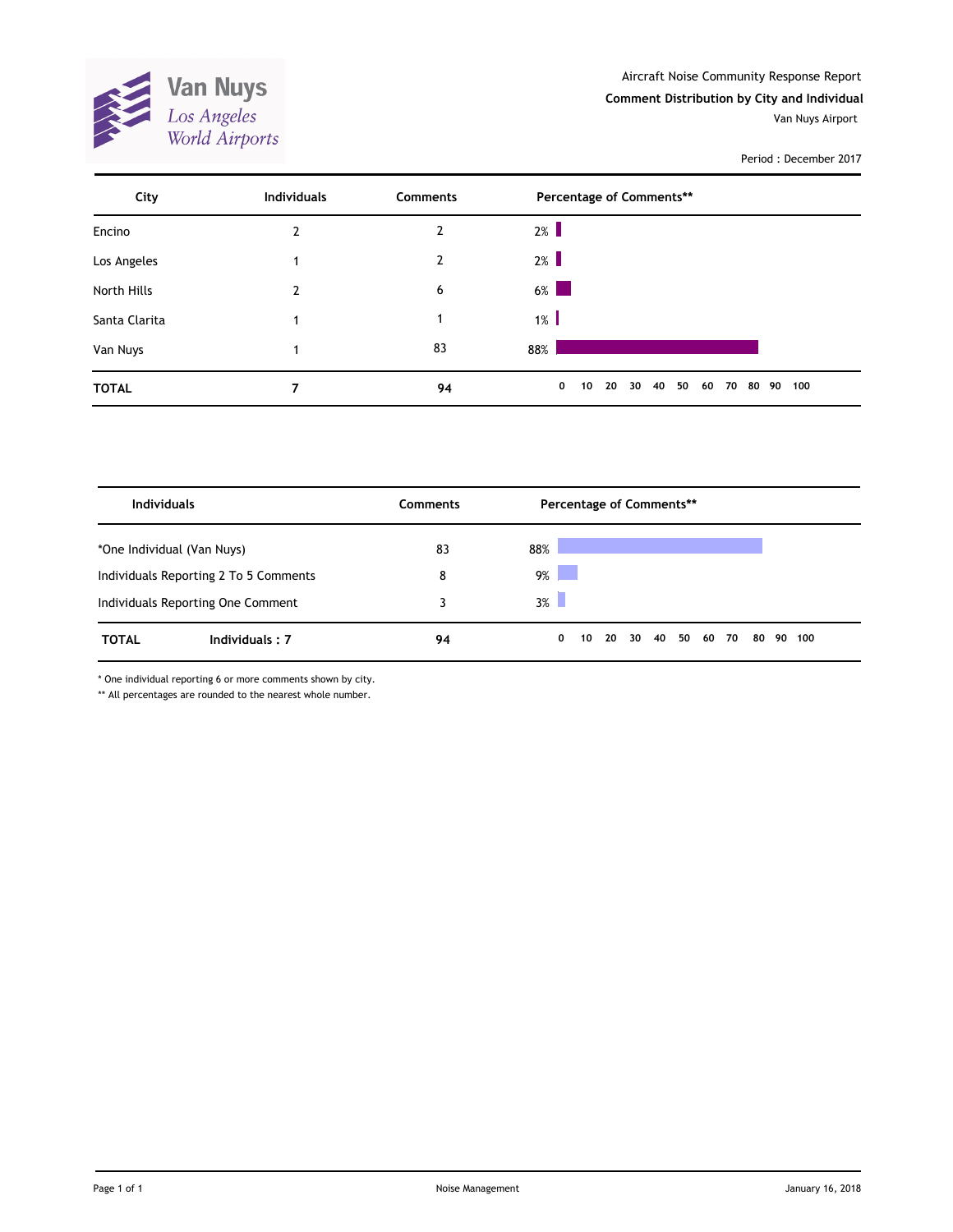

| Type of Disturbance*         | <b>Number of Comments</b> |
|------------------------------|---------------------------|
| Flying over home             | 4                         |
| Frequency of flights         | 3                         |
| Inquiry only                 | 1                         |
| Late night/early morning     | 81                        |
| Low flying                   | $\overline{2}$            |
| Sustained noise (>5 minutes) | 1                         |
| Unspecified                  | 1                         |
| Unusually loud               | 1                         |
| TOTAL                        | 94                        |



Note: \* As reported by individuals.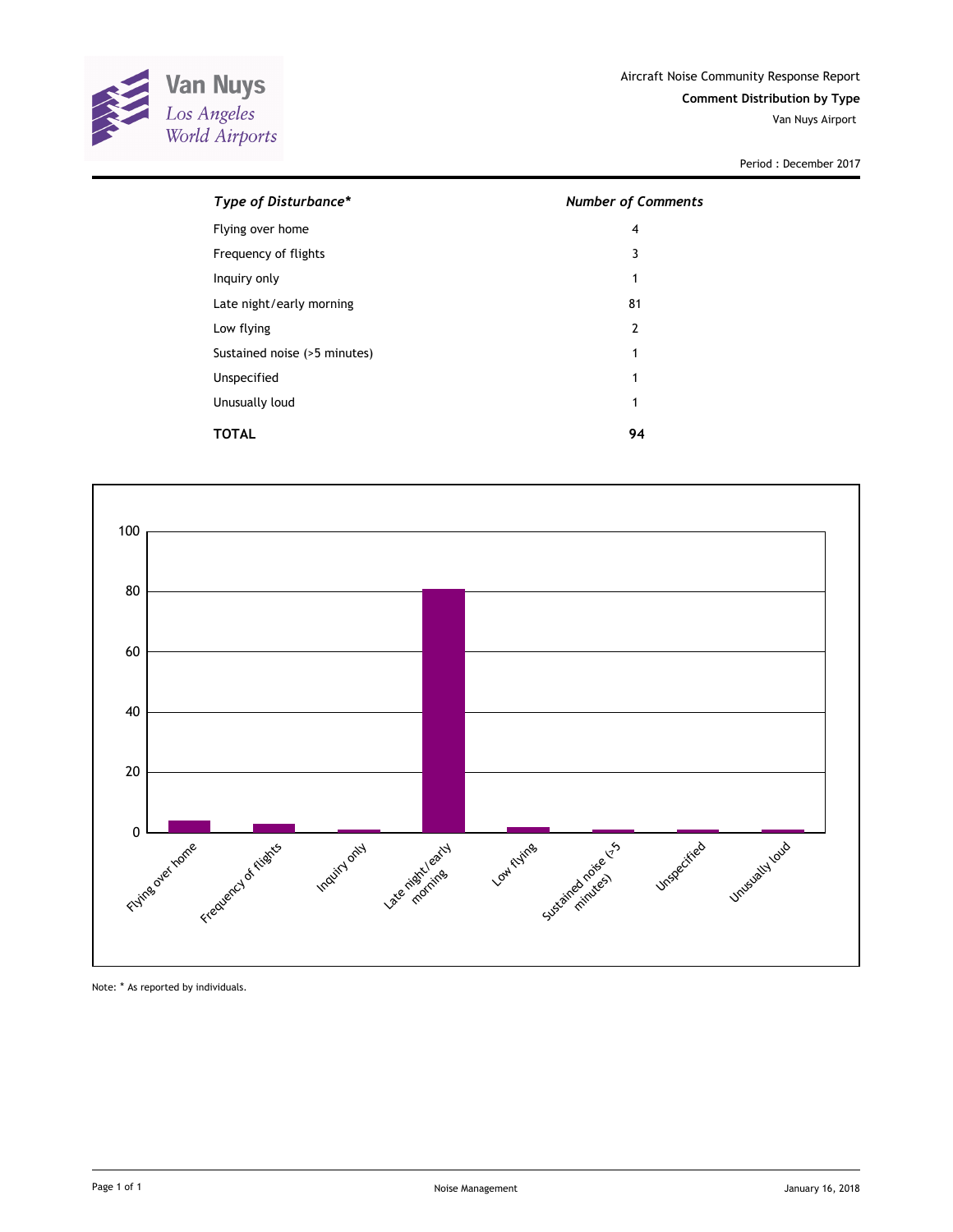

**Noise Comment Details** Aircraft Noise Community Response Report Van Nuys Airport

Period : December 2017

| Contact    |           | <b>Disturbance</b> |           |          |                          |                                                                                                                                                                                                                                                                                                                                                                                                                                                                                                                                                                                                                                                                                                                                                                                                                                                                                                                                                                                                                                                                                                                                                                                                                                                                                                                                                                                                                                                                 |
|------------|-----------|--------------------|-----------|----------|--------------------------|-----------------------------------------------------------------------------------------------------------------------------------------------------------------------------------------------------------------------------------------------------------------------------------------------------------------------------------------------------------------------------------------------------------------------------------------------------------------------------------------------------------------------------------------------------------------------------------------------------------------------------------------------------------------------------------------------------------------------------------------------------------------------------------------------------------------------------------------------------------------------------------------------------------------------------------------------------------------------------------------------------------------------------------------------------------------------------------------------------------------------------------------------------------------------------------------------------------------------------------------------------------------------------------------------------------------------------------------------------------------------------------------------------------------------------------------------------------------|
| Date       | Time      | Date               | Time      | City     | Disturbance**            | <b>Findings</b>                                                                                                                                                                                                                                                                                                                                                                                                                                                                                                                                                                                                                                                                                                                                                                                                                                                                                                                                                                                                                                                                                                                                                                                                                                                                                                                                                                                                                                                 |
| 12/01/2017 | $1:24$ pm | 12/01/2017         | $1:01$ pm | Encino   | Flying over home         | The general concern that you referred to on Friday, December 1, 2017 at 13:01<br>regarding the frequency of aircraft activity in your neighborhood is attributed to the<br>proximity of your residence to Van Nuys Airport (VNY) and the Encino Reservoir which<br>is a reporting area for aircraft following Visual Flight Rules (VFR). It is not uncommon<br>for aircraft departing from or arriving to VNY to overfly your community. In addition,<br>the volume jet operations at VNY has been increasing slightly with the improving<br>economy since reaching a low in 2009, so compared to the past few years there may be<br>more frequent jet departures or arrivals over your community. Additionally, airports<br>do not have jurisdictions over aircraft in flight, how frequently or where the FAA ATC<br>may sequence aircraft. The FAA has ultimate authority over aircraft flight patterns<br>and regulates virtually all aviation activity. Lastly, please refer to the VNY Noise<br>Management "quick facts" for a brief list of enforcement and regulatory actions VNY<br>"can" and "cannot do," related to FAA regulations and local City Ordinances. The quick<br>facts may be found online under the "Noise Management - Quick Facts" link at<br>www.lawa.org/VNYNoise/. Please contact the FAA by writing to FAA Western-Pacific<br>Region, P.O. Box 92007, Los Angeles, CA 90009 for further information regarding<br>aviation matters. |
| 12/02/2017 | $5:32$ am | 12/01/2017         | 5:30 am   | Van Nuys | Late night/early morning | There were no aircraft observed operating out of VNY in close proximity to your<br>residence at the time you indicated (Friday, December 1, 2017 at 05:30 +/- 15<br>minutes) using available Federal Aviation Administration (FAA) radar flight track data as<br>displayed on Van Nuys Airport's aircraft noise and flight track monitoring system<br>(ANOMS). There was however, a Gulfstream G200 departure on Friday, December 2,<br>2017 at 05:30. The aforementioned jet aircraft departure complied with all City of Los<br>Angeles and Federal regulations/laws and was consistent with normal VNY departure<br>operations. Please refer to the Noise Management "quick facts" for a brief list of<br>enforcement and regulatory actions VNY "can" and "cannot do," related to FAA<br>regulations and local City Ordinances. The quick facts and the City Curfew Ordinance<br>may be found online under the "Noise Management - Quick Facts" link at<br>www.lawa.org/VNYNoise/. Lastly, airports do not control aircraft in flight. The FAA                                                                                                                                                                                                                                                                                                                                                                                                              |

Note : Investigation currently limited to a maximum of five comments per individual per month.

\* Comments exceeding monthly limit are not investigated and are not shown.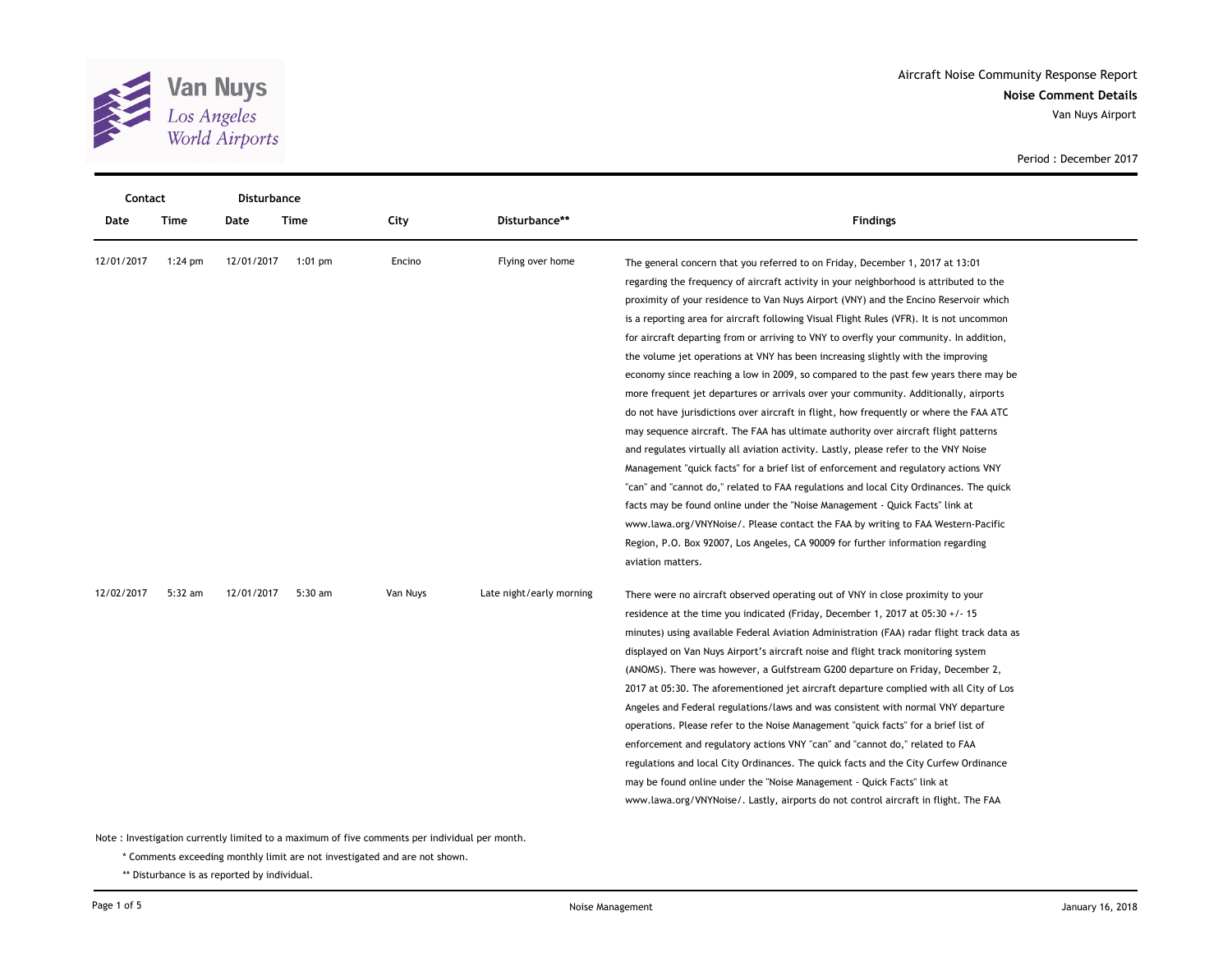| Contact                                                                                       |           | Disturbance |                     |          |                          |                                                                                                                                                                                                                                                                                                                                                                                                                                                                                                                                                                                                                                                                                                                                                                                                                                                                                                                                                                                                                                                                                                                                                                                                                                                                                                                                                                                                                                                    |  |  |  |
|-----------------------------------------------------------------------------------------------|-----------|-------------|---------------------|----------|--------------------------|----------------------------------------------------------------------------------------------------------------------------------------------------------------------------------------------------------------------------------------------------------------------------------------------------------------------------------------------------------------------------------------------------------------------------------------------------------------------------------------------------------------------------------------------------------------------------------------------------------------------------------------------------------------------------------------------------------------------------------------------------------------------------------------------------------------------------------------------------------------------------------------------------------------------------------------------------------------------------------------------------------------------------------------------------------------------------------------------------------------------------------------------------------------------------------------------------------------------------------------------------------------------------------------------------------------------------------------------------------------------------------------------------------------------------------------------------|--|--|--|
| Date                                                                                          | Time      | Date        | Time                | City     | <b>Disturbance</b>       | <b>Findings</b>                                                                                                                                                                                                                                                                                                                                                                                                                                                                                                                                                                                                                                                                                                                                                                                                                                                                                                                                                                                                                                                                                                                                                                                                                                                                                                                                                                                                                                    |  |  |  |
|                                                                                               |           |             |                     |          |                          | has ultimate authority over aircraft and regulates virtually all aviation activity. This<br>includes takeoffs, landings, altitudes and direction of flight with the major emphasis on<br>safety. The FAA may be contacted by writing to FAA Western-Pacific Region, P.O. Box<br>92007, Los Angeles, CA 90009 for further information.                                                                                                                                                                                                                                                                                                                                                                                                                                                                                                                                                                                                                                                                                                                                                                                                                                                                                                                                                                                                                                                                                                              |  |  |  |
| 12/02/2017                                                                                    | 11:28 pm  |             | 12/02/2017 11:27 pm | Van Nuys | Late night/early morning | The aircraft departure that you reported on Saturday, December 2, 2017 at 23:27<br>complied with all City of Los Angeles and Federal regulations/laws and was consistent<br>with normal VNY departure operations. Please refer to the Noise Management "quick<br>facts" for a brief list of enforcement and regulatory actions VNY "can" and "cannot do,"<br>related to FAA regulations and local City Ordinances. The quick facts and the City<br>Curfew Ordinance may be found online under the "Noise Management - Quick Facts" link<br>at www.lawa.org/VNYNoise/.                                                                                                                                                                                                                                                                                                                                                                                                                                                                                                                                                                                                                                                                                                                                                                                                                                                                              |  |  |  |
| 12/04/2017                                                                                    | $9:50$ am | 12/04/2017  | $9:50$ am           | Encino   | Unspecified              | The general concern that you referred to on Monday, December 4, 2017 at 09:50<br>regarding the frequency of aircraft activity in your neighborhood is attributed to the<br>proximity of your residence to Van Nuys Airport (VNY) and the Encino Reservoir which<br>is a reporting area for Visual Flight Rules (VFR) aircraft. It is not uncommon for aircraft<br>departing from or arriving to VNY to overfly your community. In addition, the volume<br>jet operations at VNY has been increasing slightly with the improving economy since<br>reaching a low in 2009, so compared to the past few years there may be more frequent<br>jet departures or arrivals over your community. Additionally, airports do not have<br>jurisdictions over aircraft in flight, how frequently or where the FAA ATC may sequence<br>aircraft. The FAA has ultimate authority over aircraft flight patterns and regulates<br>virtually all aviation activity. Lastly, please refer to the VNY Noise Management "quick<br>facts" for a brief list of enforcement and regulatory actions VNY "can" and "cannot do,"<br>related to FAA regulations and local City Ordinances. The quick facts may be found<br>online under the "Noise Management - Quick Facts" link at www.lawa.org/VNYNoise/.<br>Please contact the FAA by writing to FAA Western-Pacific Region, P.O. Box 92007, Los<br>Angeles, CA 90009 for further information regarding aviation matters. |  |  |  |
| 12/05/2017                                                                                    | $1:01$ am | 12/05/2017  | 1:00 am             | Van Nuys | Late night/early morning | The aircraft that you reported on Friday, December 5, 2017 at 01:00 was conducting a<br>Medevac Operation (Lifeguard-Life Saving Operation). This departure was under the<br>direction and control of the Federal Aviation Administration (FAA) SoCal Air Traffic<br>Controllers (ATC). The departure was to the north and took-off from runway 34L and<br>the associated noise was due to the back-blast on takeoff. The departure from 34L was<br>consistent with normal VNY northerly departure procedures. Whenever northerly                                                                                                                                                                                                                                                                                                                                                                                                                                                                                                                                                                                                                                                                                                                                                                                                                                                                                                                  |  |  |  |
| Note: Investigation currently limited to a maximum of five comments per individual per month. |           |             |                     |          |                          |                                                                                                                                                                                                                                                                                                                                                                                                                                                                                                                                                                                                                                                                                                                                                                                                                                                                                                                                                                                                                                                                                                                                                                                                                                                                                                                                                                                                                                                    |  |  |  |

\* Comments exceeding monthly limit are not investigated and are not shown.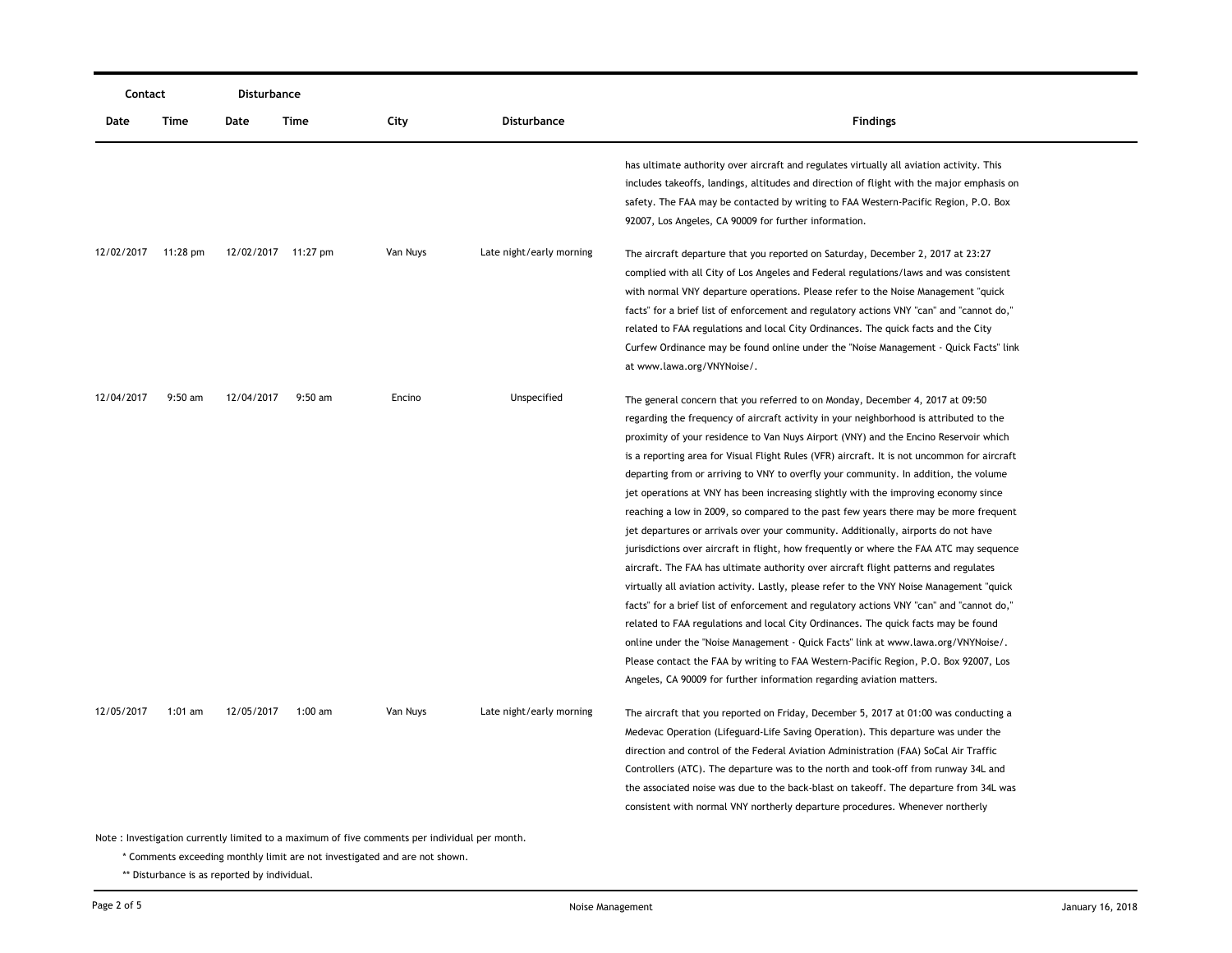| Contact    |                    | Disturbance |                     |               |                          |                                                                                                                                                                                                                                                                                                                                                                                                                                                                                                                                                                                                                                                                                                                                                                                                                                                                                                                                                                                                                                                                                                                                                                                                                                                                                                                                             |
|------------|--------------------|-------------|---------------------|---------------|--------------------------|---------------------------------------------------------------------------------------------------------------------------------------------------------------------------------------------------------------------------------------------------------------------------------------------------------------------------------------------------------------------------------------------------------------------------------------------------------------------------------------------------------------------------------------------------------------------------------------------------------------------------------------------------------------------------------------------------------------------------------------------------------------------------------------------------------------------------------------------------------------------------------------------------------------------------------------------------------------------------------------------------------------------------------------------------------------------------------------------------------------------------------------------------------------------------------------------------------------------------------------------------------------------------------------------------------------------------------------------|
| Date       | Time               | Date        | Time                | City          | <b>Disturbance</b>       | <b>Findings</b>                                                                                                                                                                                                                                                                                                                                                                                                                                                                                                                                                                                                                                                                                                                                                                                                                                                                                                                                                                                                                                                                                                                                                                                                                                                                                                                             |
|            |                    |             |                     |               |                          | winds occur, all aircraft arrivals and departures are directed to head north into the<br>wind due to aircraft safety requirements, and to maximize aircraft performance during<br>takeoffs and landings. During these conditions, the FAA Controllers conduct Northerly<br>Operations at VNY, which is the opposite direction from Southerly Operations that is<br>normally utilized                                                                                                                                                                                                                                                                                                                                                                                                                                                                                                                                                                                                                                                                                                                                                                                                                                                                                                                                                        |
| 12/05/2017 | $6:37$ am          | 12/05/2017  | $6:30$ am           | Van Nuys      | Late night/early morning | The aircraft that you reported on Friday, December 5, 2017 at 06:30 were departures<br>to the north on runway 34L and under the control and direction of FAA ATC. The<br>aforementioned departures complied with all City of Los Angeles and Federal<br>regulations/laws and were consistent with normal northern VNY departure operations.                                                                                                                                                                                                                                                                                                                                                                                                                                                                                                                                                                                                                                                                                                                                                                                                                                                                                                                                                                                                 |
| 12/16/2017 | 1:16 am            | 12/16/2017  | $1:15$ am           | Van Nuys      | Late night/early morning | The aircraft noise you reported on Saturday, December 16, 2017 at 01:15 may have<br>been associated with two arrivals to VNY. The aircraft noises associated with the<br>landings were caused by reverse-thrust, which is employed by the flight crew to slow<br>the aircraft down safely. Local weather and atmospheric conditions can have an effect<br>on the aircraft noise that reaches the adjacent communities. Under certain weather<br>conditions, departure back-blast and arrival reverse-thrust noise can sometimes travel<br>further since the sounds associated with aircraft operations are amplified. The<br>aforementioned jet aircraft arrivals complied with all City of Los Angeles and Federal<br>regulations/laws and were consistent with normal VNY departure operations *                                                                                                                                                                                                                                                                                                                                                                                                                                                                                                                                          |
| 12/19/2017 | $12:00 \text{ pm}$ |             | 12/18/2017 12:00 am | Santa Clarita | Flying over home         | Your residence is located approximately 15 miles due north of Van Nuys Airport (VNY)<br>and is under/near the standard arrival route to the runways at VNY when the Federal<br>Aviation Administration (FAA) Air Traffic Controllers (ATC) conduct Southerly<br>Operations, the predominant flow at VNY. Therefore, your community is subject to<br>numerous aircraft arriving on final approach for landing at the airport. However, when<br>northerly winds occur, ATC conducts what is known as Northerly Operations and<br>aircraft fly in the opposite direction of Southerly flow. During Northerly flow, aircraft<br>departing VNY head north into the wind and may fly near/over your residence. Since<br>there were higher than usual Northerly Operations during the months of September and<br>October, you may have observed fewer and more dispersed aircraft departing the<br>airport to the north compared to the more concentrated arrival stream during<br>Southerly Operations which occurred with more normal frequency in November and<br>December. Lastly, please note that airports do not control aircraft in flight. The FAA<br>has ultimate authority over aircraft flight patterns and regulates virtually all aviation<br>activity. This includes takeoffs, landings, altitudes and direction of flight with the |

Note : Investigation currently limited to a maximum of five comments per individual per month.

\* Comments exceeding monthly limit are not investigated and are not shown.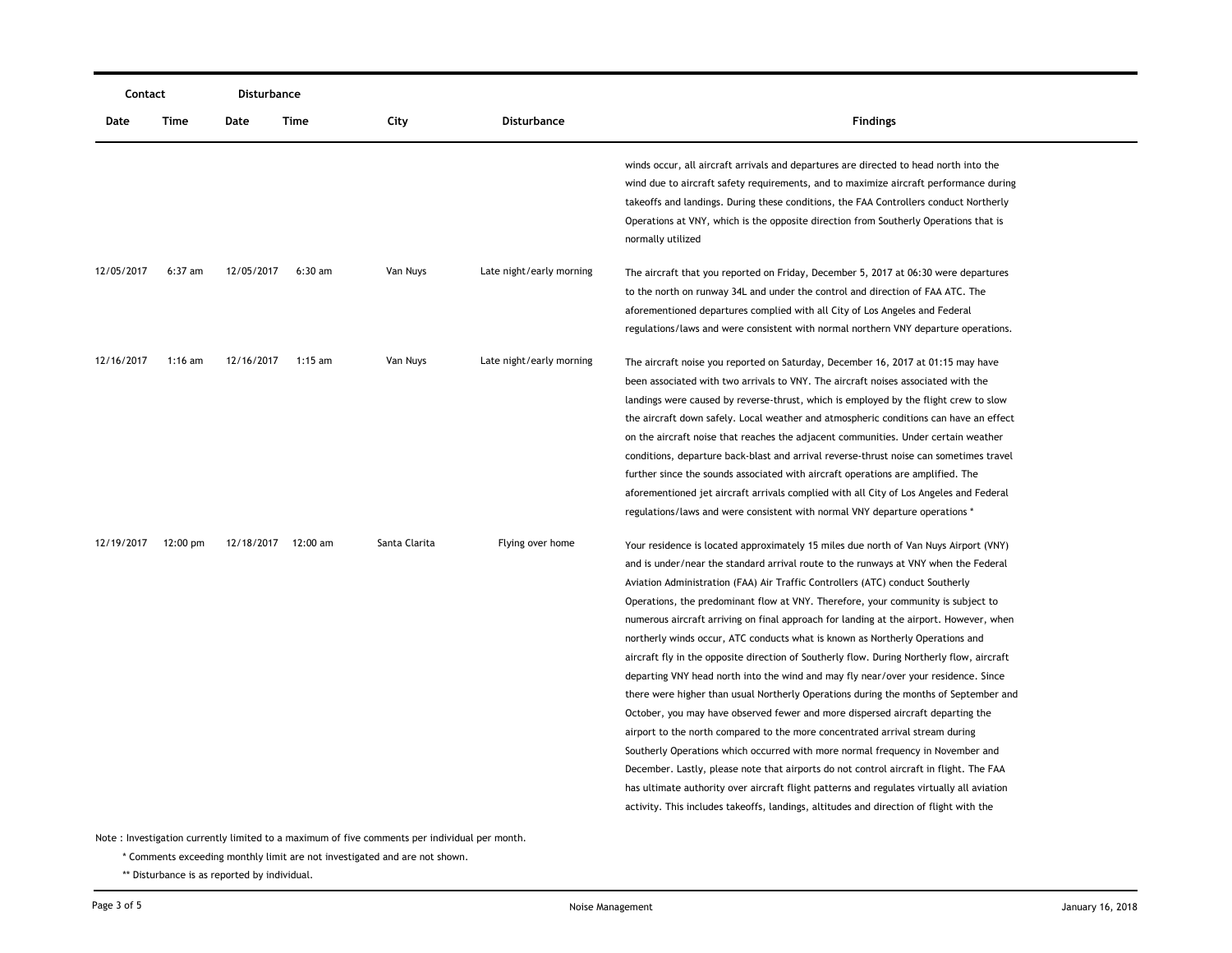| Contact    |                                                                                               | <b>Disturbance</b> |                     |             |                    |                                                                                                                                                                                                                                                                                                                                                                                                                                                                                                                                                                                                                                                                                                                                                                                                                                                                                                                                                                                                                                                                                                             |  |  |  |
|------------|-----------------------------------------------------------------------------------------------|--------------------|---------------------|-------------|--------------------|-------------------------------------------------------------------------------------------------------------------------------------------------------------------------------------------------------------------------------------------------------------------------------------------------------------------------------------------------------------------------------------------------------------------------------------------------------------------------------------------------------------------------------------------------------------------------------------------------------------------------------------------------------------------------------------------------------------------------------------------------------------------------------------------------------------------------------------------------------------------------------------------------------------------------------------------------------------------------------------------------------------------------------------------------------------------------------------------------------------|--|--|--|
| Date       | Time                                                                                          | Date               | Time                | City        | <b>Disturbance</b> | <b>Findings</b>                                                                                                                                                                                                                                                                                                                                                                                                                                                                                                                                                                                                                                                                                                                                                                                                                                                                                                                                                                                                                                                                                             |  |  |  |
|            |                                                                                               |                    |                     |             |                    | major emphasis on safety. The FAA may be contacted by writing to FAA Western-Pacific<br>Region, P.O. Box 92007, Los Angeles, CA 90009 for further information regarding this<br>matter.                                                                                                                                                                                                                                                                                                                                                                                                                                                                                                                                                                                                                                                                                                                                                                                                                                                                                                                     |  |  |  |
| 12/24/2017 | $2:56$ pm                                                                                     |                    | 12/24/2017 12:21 pm | Los Angeles | Low flying         | The aircraft you reported on Sunday, December 24, 2017 at 12:21 was a single engine<br>propeller driven Piper PA28 that departed from VNY under the control and direction of<br>Federal Aviation Administration (FAA) Air Traffic Controllers (ATC). The aircraft was in<br>the vicinity of your neighborhood between 12:21 and 12:22 at approximately 1600 feet<br>Mean Sea Level (MSL) as measured by VNY's Airport Noise and Management System<br>(ANOMS) using FAA flight track data. The FAA has ultimate authority over aircraft flight<br>patterns and regulates virtually all aviation activity. Lastly, please refer to the VNY<br>Noise Management "quick facts" for a brief list of enforcement and regulatory actions<br>VNY "can" and "cannot do," related to FAA regulations and local City Ordinances. The<br>quick facts may be found online under the "Noise Management - Quick Facts" link at<br>www.lawa.org/VNYNoise/. Please contact the FAA by writing to FAA Western-Pacific<br>Region, P.O. Box 92007, Los Angeles, CA 90009 for further information regarding<br>aviation matters. |  |  |  |
| 12/24/2017 | $3:26$ pm                                                                                     | 12/24/2017         | $2:08$ pm           | Los Angeles | Low flying         | The aircraft you reported on Sunday, December 24, 2017 at 14:08 was not associated<br>with VNY operations but landed at Whiteman Airport (WHP) at approximately 14:15.<br>Please call WHP at (818) 896-5271 for further information regarding this operation.<br>Please note that airports do not have jurisdiction on aircraft in flight. The Federal<br>Aviation Administration (FAA) has ultimate authority over aircraft flight patterns and<br>regulates virtually all aviation activities. This includes altitudes and direction of flight<br>with the major emphasis on safety. You may contact the FAA by writing to FAA<br>Western-Pacific Region, P.O. Box 92007, Los Angeles, CA 90009 for further information<br>regarding aviation matters.                                                                                                                                                                                                                                                                                                                                                    |  |  |  |
| 12/27/2017 | $12:38 \text{ pm}$                                                                            | 12/27/2017         | 7:55 am             | North Hills | Inquiry only       | Based on the description of the frequency and location of the aircraft activity you<br>provided, we believe your general noise concern submitted on Wednesday, December<br>27, 2017 at 07:55 is attributed primarily to aircraft conducting Touch-and-Go training<br>at Van Nuys Airport (VNY) under the direction and control of the Federal Aviation<br>Administration (FAA) Air Traffic Controllers (ATC). This type of training is commonly<br>conducted at VNY and it is common for a pilot to execute multiple, consecutive circuits<br>over the airport in a single session. For more information, visit<br>www.lawa.org/welcomeVNY.aspx and click "Pilot Information", then "Pilot                                                                                                                                                                                                                                                                                                                                                                                                                  |  |  |  |
|            | Note: Investigation currently limited to a maximum of five comments per individual per month. |                    |                     |             |                    |                                                                                                                                                                                                                                                                                                                                                                                                                                                                                                                                                                                                                                                                                                                                                                                                                                                                                                                                                                                                                                                                                                             |  |  |  |

\* Comments exceeding monthly limit are not investigated and are not shown.